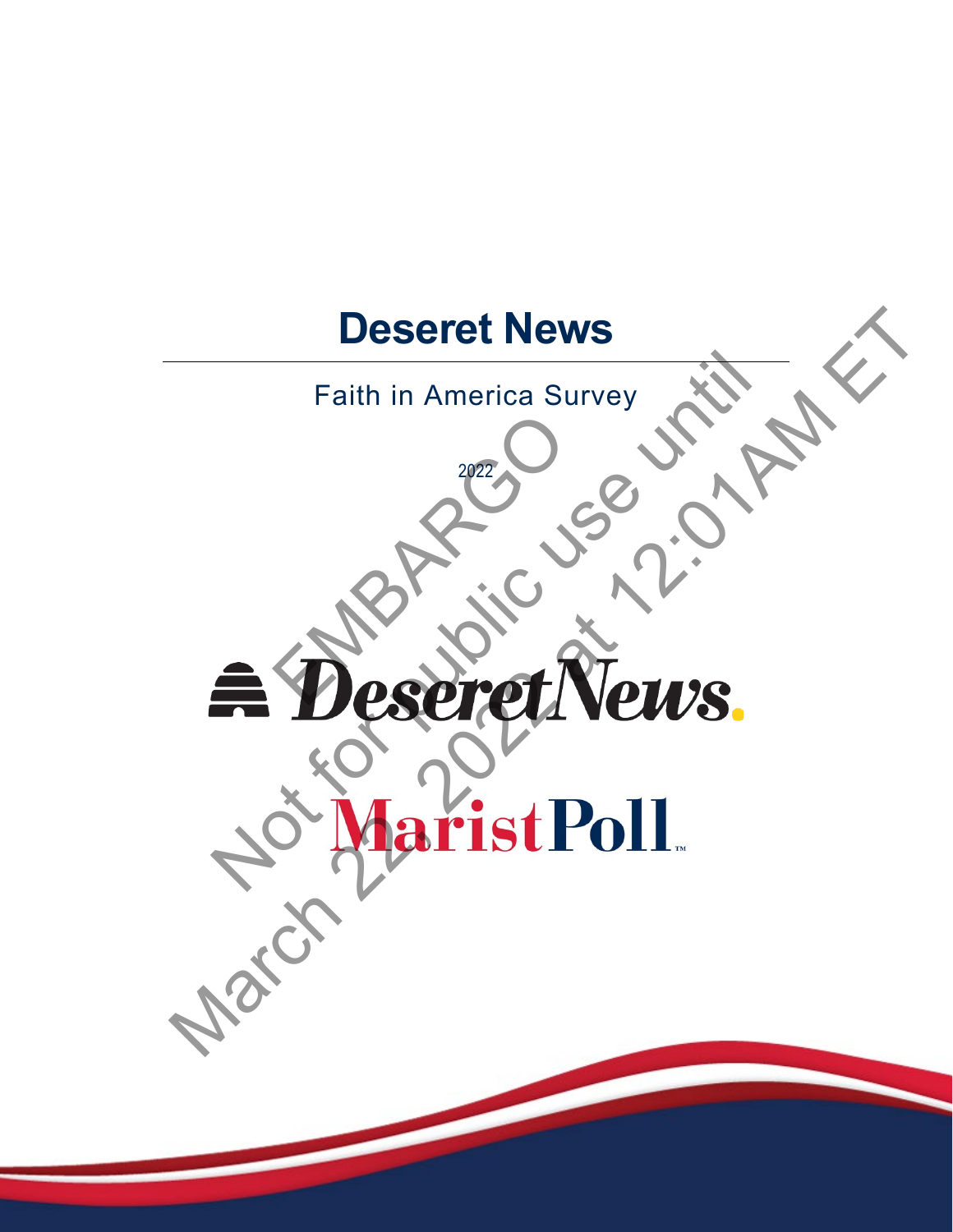### Table of Contents

| <b>Executive Summary</b>                                                                                      | 2               |
|---------------------------------------------------------------------------------------------------------------|-----------------|
| The State of Faith in America Today                                                                           | 3               |
| Majority of Americans Believe in God as Described in the Bible                                                | 3               |
| Age Significantly Impacts Church Attendance                                                                   |                 |
| Over Half of U.S. Adults Pray Daily, Comparable to Past Trends                                                |                 |
| Americans Value Being Part of a Close-Knit Community                                                          |                 |
| Half of Americans Say Their Religion Plays Some Role in Their Personal<br><b>Associations</b>                 | 5               |
| <b>Morality and America</b>                                                                                   | 6               |
| More than Seven in Ten Americans Believe Nation's Moral Compass Pointed<br>in Wrong Direction                 | 6               |
| Majority Do Not See Religion as Requirement for Morality                                                      | 7               |
| Regardless of Religion, Americans Value the Golden Rule                                                       | 7               |
| <b>Family is Most Likely Source of Moral Guidance</b>                                                         | 8               |
| Most Americans Do Not Look to Political Leaders or Celebrities for Moral                                      |                 |
| Guidance                                                                                                      | 8               |
| <b>Politics and Faith</b>                                                                                     | 9               |
| Six in Ten Americans Say Future of the Country in the People's Control Rather<br><b>Than God's Hands</b>      | 9               |
| Over Half of Americans Say Religion Has No Role in Their Political<br><b>Identification, Christians Split</b> | 9               |
| Majority Believe Constitution & 1st Amendment Inspired by God. 2nd<br><b>Amendment Not So Much</b>            | 10              |
| Americans Divide Over Whether Religion Should Influence One's Politics                                        | 11              |
| Despite Political Differences, Majority Believe Americans Have a Shared<br>Sense of Right and Wrong           | 11              |
| President Biden Favorability Underwater, Viewed as More Religious than<br><b>Trump</b>                        | 12 <sub>2</sub> |
| <b>Contact Information</b>                                                                                    | 13              |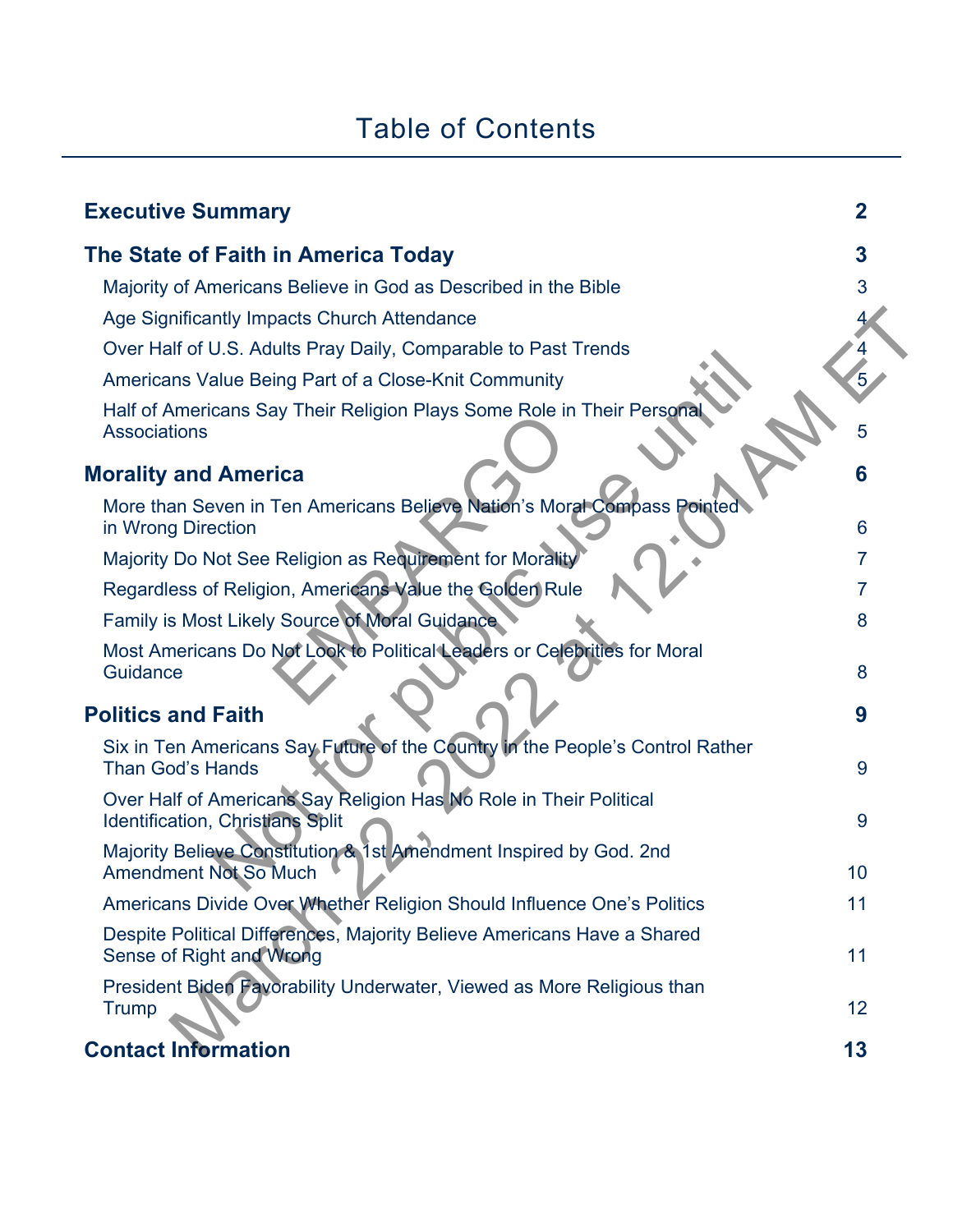#### <span id="page-2-0"></span>**Executive Summary**

This Deseret News: Faith in America Survey, conducted by the Marist Poll, sheds light on the state of faith in America, and how Americans of different backgrounds do or do not incorporate religion and faith into key aspects of their lives.

With the demographic characteristics of the American population shifting as baby boomers enter retirement, the state of religion is reaching a tipping point. Religious service attendance has continued to trend downward over the past decade, despite over half of Americans saying they believe in God as described in the Bible or pray daily. Age is shown to be one of the strongest indicators of whether or not one attends religious services. With younger age groups less likely to attend religious services than their older counterparts, the downward trend of religious attendance is likely to continue.

As the demographic face of religion within America changes, so does the role religion plays in society. All generations of Americans believe it is necessary to follow the Golden Rule; however, younger generations are less likely than their older counterparts to believe that being religious is necessary in order to live a moral life. Americans find themselves looking to family more often than religious teachings when looking for sources of moral guidance.

The connection between faith and politics is also at an interesting crossroads. Although a majority of Americans do not feel as though their religion plays a role in their political affiliation, one's political stance can be a strong indicator of the role they feel religion does and should play in society. Republicans are more likely than Democrats to believe the future of the nation lies in God's hands rather than in the American people's control, and Republicans are also more likely to see divine inspiration as having a hand in the creation of the Constitution and key Amendments. ownward trend or rengious attendance is<br>of religion within America changes, so do<br>cans believe it is necessary to follow the G<br>y than their older counterparts to believe t<br>Americans find themselves looking to fan<br>or source Bible or pray daily. Age is shown to be one of the strongest indicators of which is services. With younger age groups less likely to attend religions services the downward trend of religions attendance is likely to continu

The future of religion in America is closely tied to the changing demographic makeup of the nation. As the population ages and becomes more politically polarized, the importance of and role that religion plays in society will continue to change and evolve.

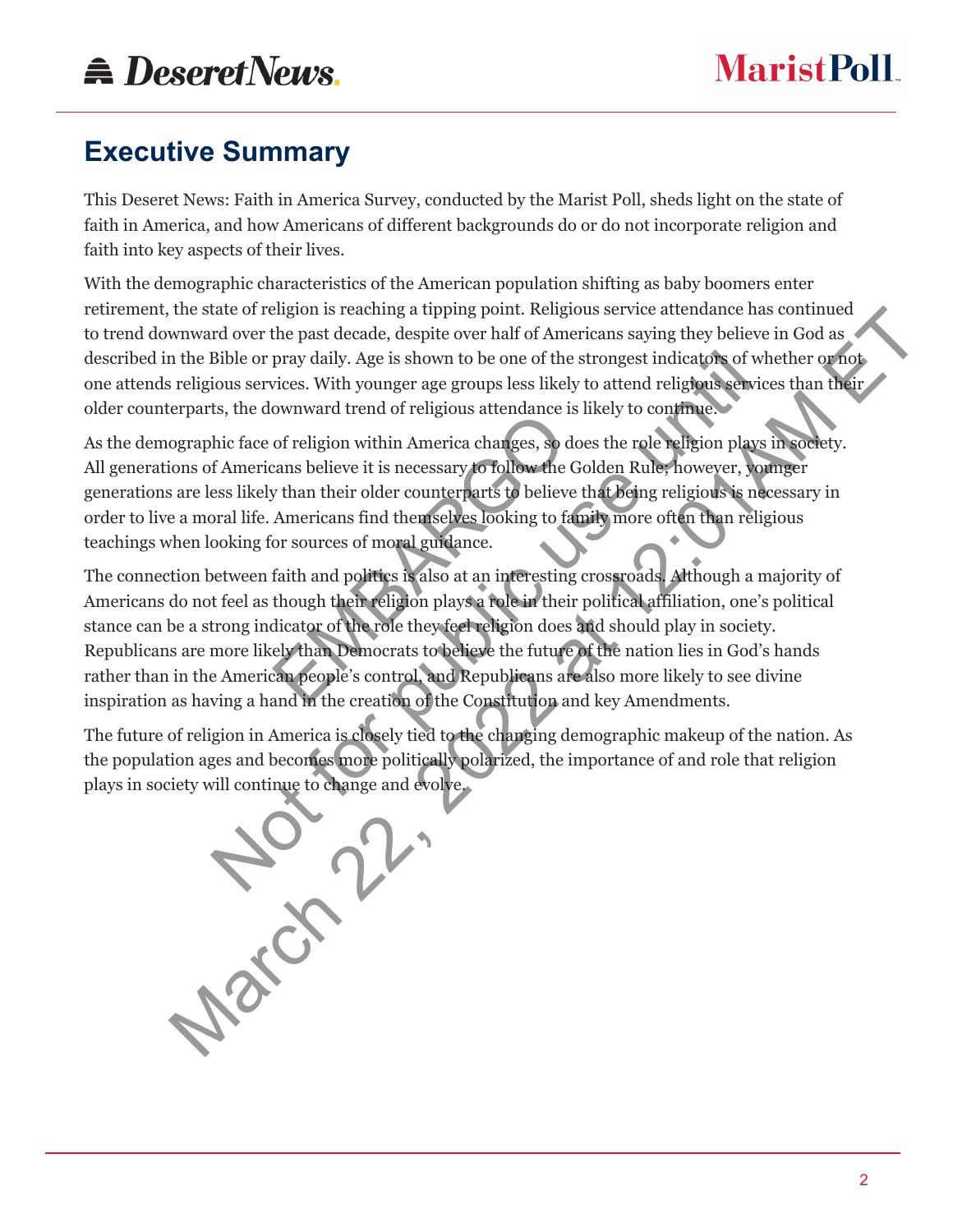#### <span id="page-3-0"></span>**The State of Faith in America Today**

<span id="page-3-1"></span>Majority of Americans Believe in God as Described in the Bible



54% of Americans report they believe in God as described in the Bible. This includes 86% of all those who practice a religion and about one in three (33%) individuals who report they do not practice a religion.

A direct correlation exists between age and belief in God. Americans 60 or older (69%) are the most likely to report they believe in the Biblical description of God followed by those aged 45 to 59 (62%). Americans 30 to 44 (50%) and those 18 to 29 (31%) are less likely to believe the same. Among those 18 to 29, 20% believe in God but not as described in the Bible, 24% believe in a higher power but not God, and an identical 24% do not believe in God or any higher power or spiritual force.

Regardless of whether they practice a religion or not, many Americans (71%) consider themselves to be spiritual. Among these individuals, 69% believe in God as described in the Bible. Spirituality increases with age, with 57% of those 18-29 considering themselves spiritual, 62% of those 30-44, 79% of those 45-59, and 83% of those 60 or older reporting themselves to be spiritual or very spiritual, regardless of whether or not they practice a religion.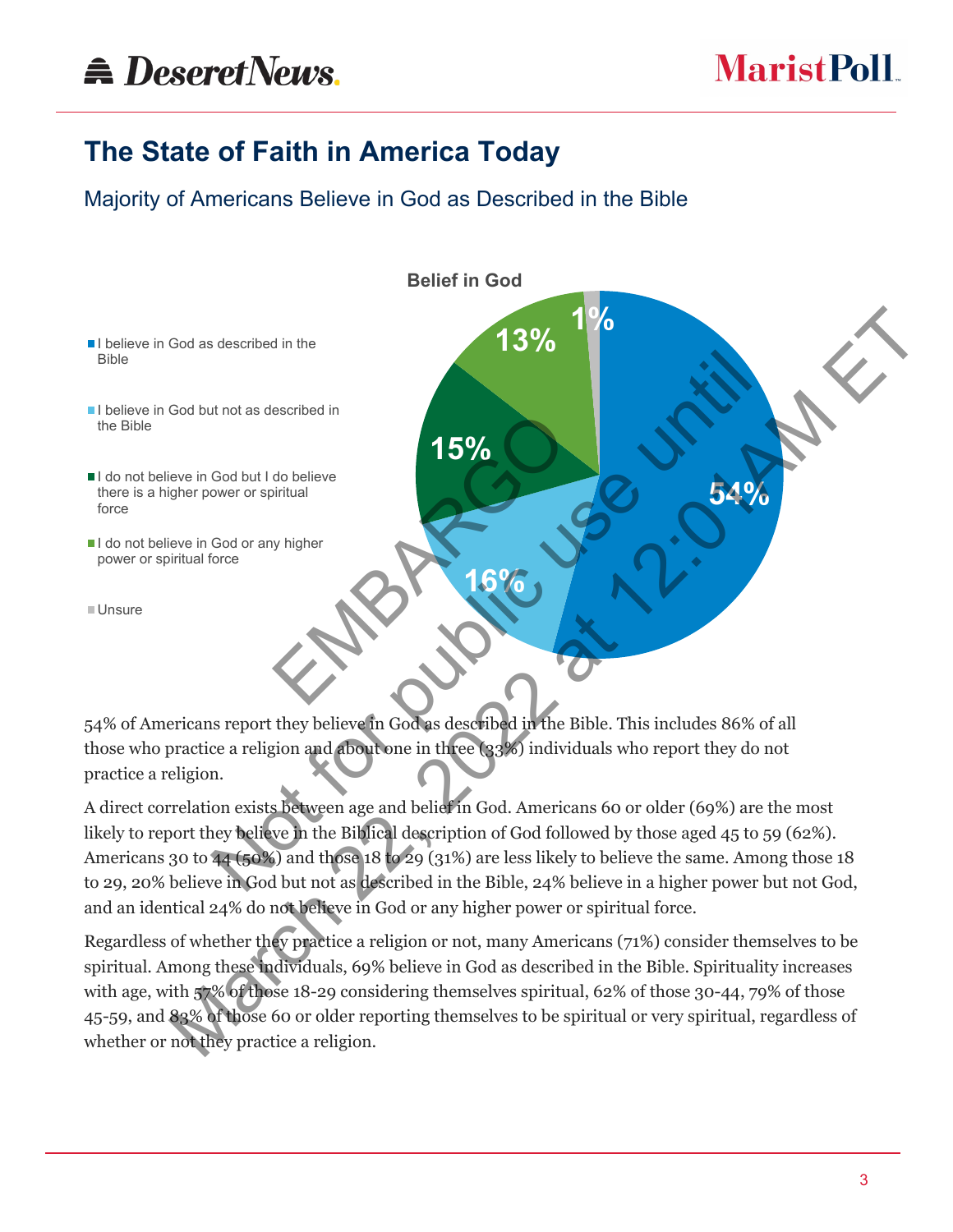#### Religious Attendance Continues Downward Trend



**Practice a Religion**

40% of national adults report attending religious services at least once or twice a month. This is a noticeable decline from an April 2011 Marist Poll which revealed that 52% of Americans attended religious services at least once or twice a month. 30% of U.S. adults currently attend church services at least weekly. Among those who practice a religion, 75% attend services at least weekly. More than four in ten Christians (41%), including 45% of Protestants and 30% of Catholics, report attending religious services on at least a weekly basis. Protestants (15%) are more likely than Catholics (6%) and slightly more likely than Christians, overall, (12%) to attend religious services **more than once a week.**

#### <span id="page-4-0"></span>Age Significantly Impacts Church Attendance

Age plays a significant role in religious attendance. Those 60 or older (43%) are more likely than their younger counterparts to attend religious services at least weekly. 21% of those 18-29, 25% of those 30- 44, and 27% of those 45-59 attend religious services at least weekly.

#### <span id="page-4-1"></span>Over Half of U.S. Adults Pray Daily, Comparable to Past Trends

53% of Americans report they pray daily, while more than one in five (22%) do not pray at all. These findings are similar to those reported in a 2007 Pew Research poll when 58% of Americans reported they prayed daily, and 18% said they prayed seldom or not at all. In a 2014 Pew study, 55% of Americans said they prayed at least daily.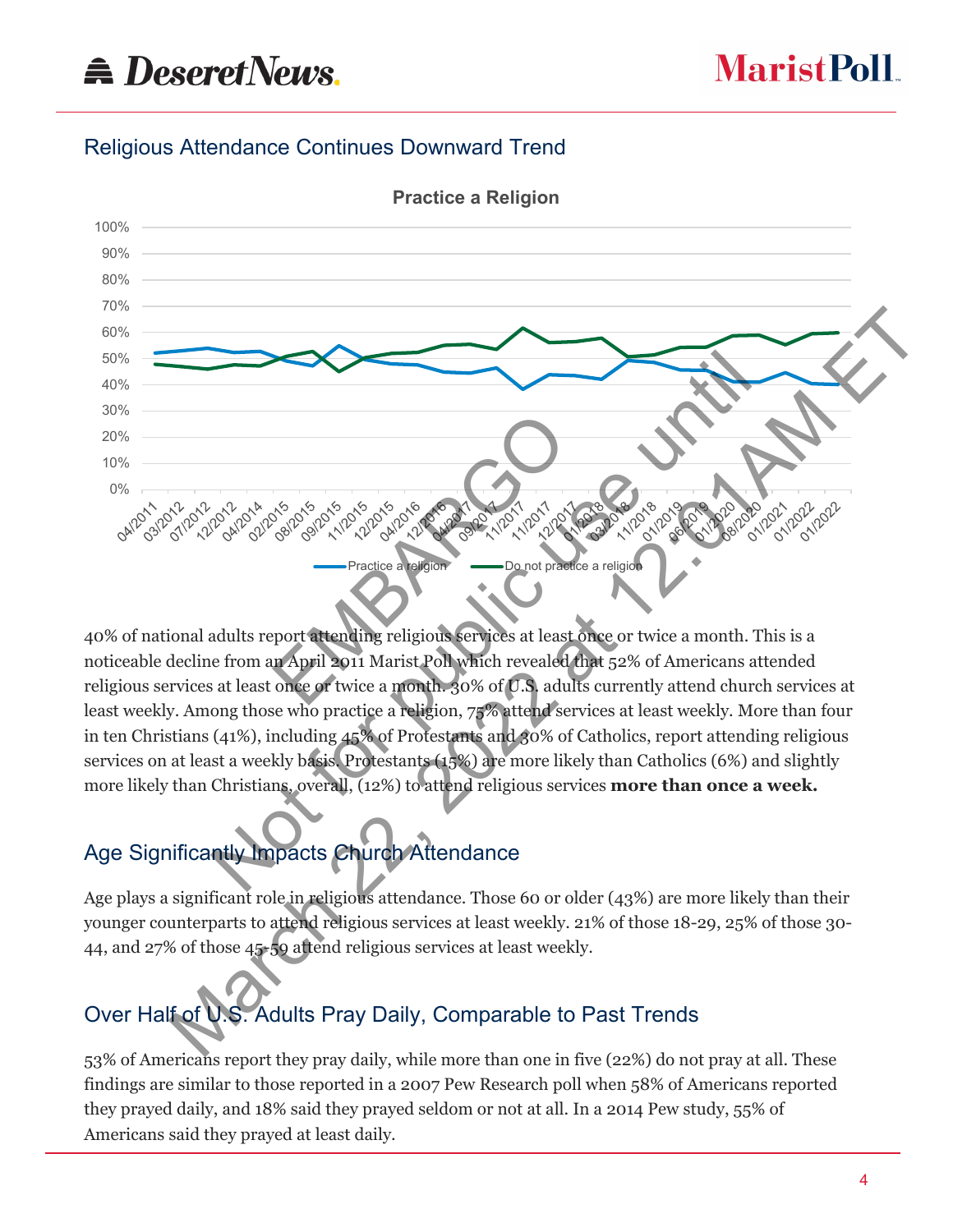Age and religious affiliation are both determining factors in Americans' frequency of prayer. Nearly seven in ten Christians (69%), especially Protestants (74%), pray daily. Nearly six in ten Catholics (58%) say the same.

Adults aged 60 or older (69%) are the most likely to report they pray on a daily basis compared with adults aged 45 to 59 (61%), those 30 to 44 (49%), and Americans 18 to 29 years old (27%).

#### <span id="page-5-0"></span>Americans Value Being Part of a Close-Knit Community

87% of Americans, including 88% of Christians, think it is important to be part of a close-knit community. This feeling holds true regardless of age, race, political party, or religion.

# <span id="page-5-1"></span>Half of Americans Say Their Religion Plays Some Role in Their Personal **Associations** Say Their Religion Plays Some R<br>their religion plays a major role (22%) or<br>ssociate. 49% report their religion plays n<br>ay their religion plays a major role (28%)<br>s. 40% say religion plays no role at all in d<br>early twice as

50% of Americans report their religion plays a major role (22%) or minor role (28%) in the friends or people with whom they associate. 49% report their religion plays no role at all.

Among Christians, 59% say their religion plays a major role (28%) or a minor role (31%) in choosing their friends or associates. 40% say religion plays no role at all in determining their social circles.

Republicans (35%) are nearly twice as likely as Democrats (18%) and Independents (18%) to report their religion plays a **major** role in deciding with whom they spend time.

Some Religion and Their Contratt of the part of a plote-kind for the publical party, or religion to the form of the public use until the part of a plote-kind for the regardless of age, race, political party, or religion ca The Statute Being Part of a Close-Knit Community<br>
tericans, including 88% of Christians, think it is important to be part of a Marc-knit<br>
This feeling holds true regardless of age, race, political party, or relinging<br>
meri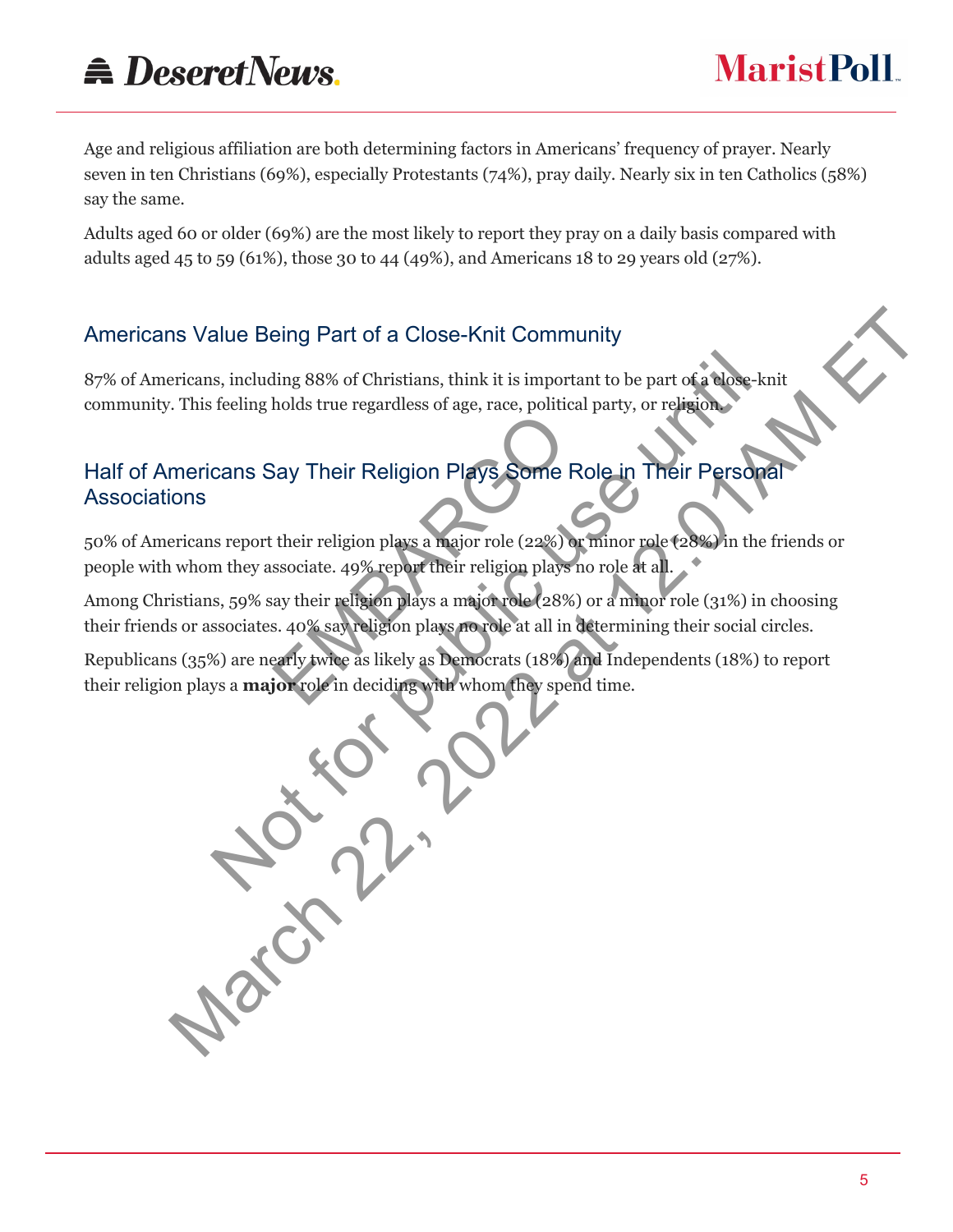#### <span id="page-6-0"></span>**Morality and America**

<span id="page-6-1"></span>More than Seven in Ten Americans Believe Nation's Moral Compass Pointed in Wrong Direction



72% of Americans think the nation's moral compass is pointed in the wrong direction while 22% believe it is pointed in the right one. 74% of Christians believe the nation's morals are headed in the wrong direction, as does a majority of Americans who do not practice a religion (69%).

Bipartisan consensus exists when it comes to believing the nation's moral compass is broken. 90% of Republicans, 77% of Independents, and 51% of Democrats are in agreement on this.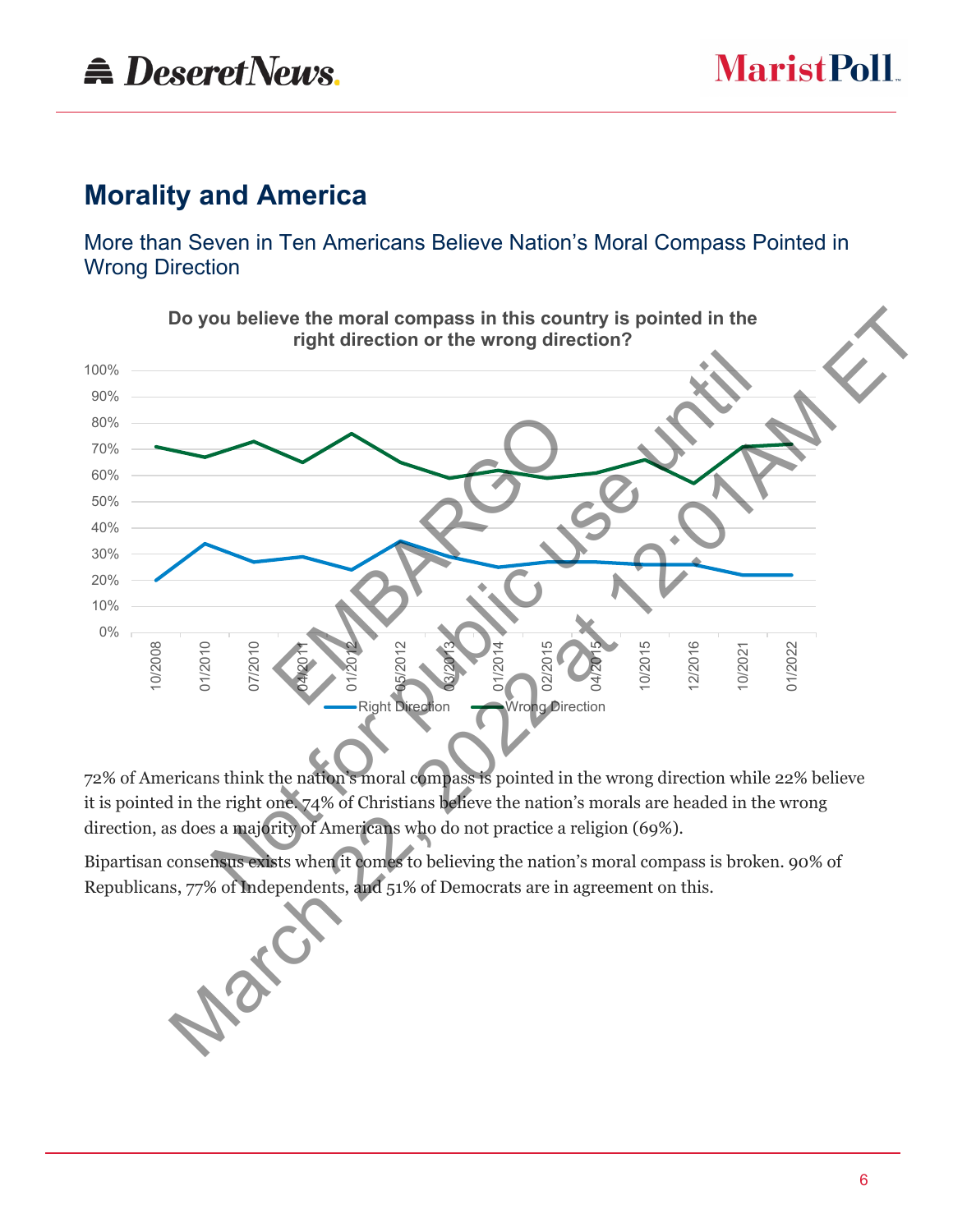#### <span id="page-7-0"></span>Majority Do Not See Religion as Requirement for Morality



**Do you strongly agree, agree, disagree, or strongly disagree with each of the following statements: Being religious is necessary in** 

A majority of Americans (65%) do not think being religious is necessary in order to live a moral life. However, opinions divide among those who practice a religion and those who do not practice a religion. 78% of those who do not practice a religion, compared with 46% who do, think being religious is not necessary in order to live a moral life. Among Christians, 54% do not think being religious is necessary to live a moral life while 45% believe it is.

#### <span id="page-7-1"></span>Regardless of Religion, Americans Value the Golden Rule

92% of Americans think it is necessary to follow the Golden Rule – do unto others as they would do unto you - in their personal lives, and 88% believe the same for their professional lives.

Religion is not a strong factor when it comes to how necessary following the Golden Rule is. 93% of those who practice a religion as a whole, and 91% of those who do not, believe it is necessary to follow the Golden rule in their personal lives. Similar proportions report that following the Golden Rule in their professional lives is just as necessary.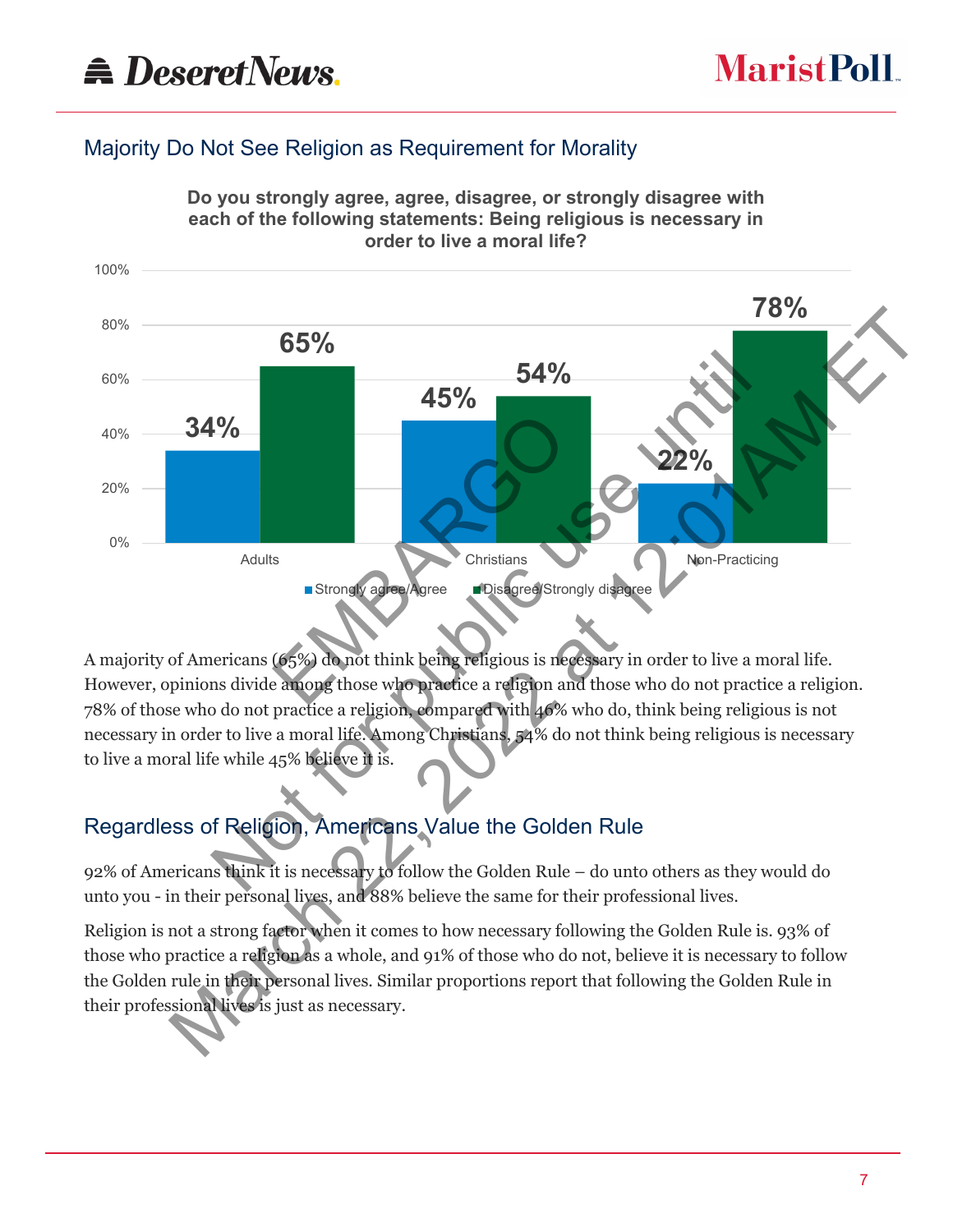#### <span id="page-8-0"></span>Family is Most Likely Source of Moral Guidance

**Are you very likely, likely, not very likely, or not likely at all to look to each of the following for guidance on how to live a moral life? (%'s represent very likely & likely responses)**



Family is reported to be the most likely source for moral guidance for Americans (79%), Christians (83%), and those who practice a religion (86%) agree. Those who report not practicing a religion (74%) site family as who they look to for moral guidance. Among Americans, the rule of law (66%) is the second most likely source of moral guidance. Fewer (63%) report being likely to consult religious teachings for moral guidance. However, those who practice a religion (90%) report religious teachings as providing the most guidance on morality. Among Christians, religious teachings (77%) are the second most likely source of moral guidance.

#### <span id="page-8-1"></span>Most Americans Do Not Look to Political Leaders or Celebrities for Moral **Guidance**

Only 16% of Americans, including 18% of those who practice a religion, 17% of Christians, and 14% of those who do not practice a religion say they are likely to look to political leaders for moral guidance. Oprah, favorite social media influencers, and favorite athletes are even less influential in one's moral development.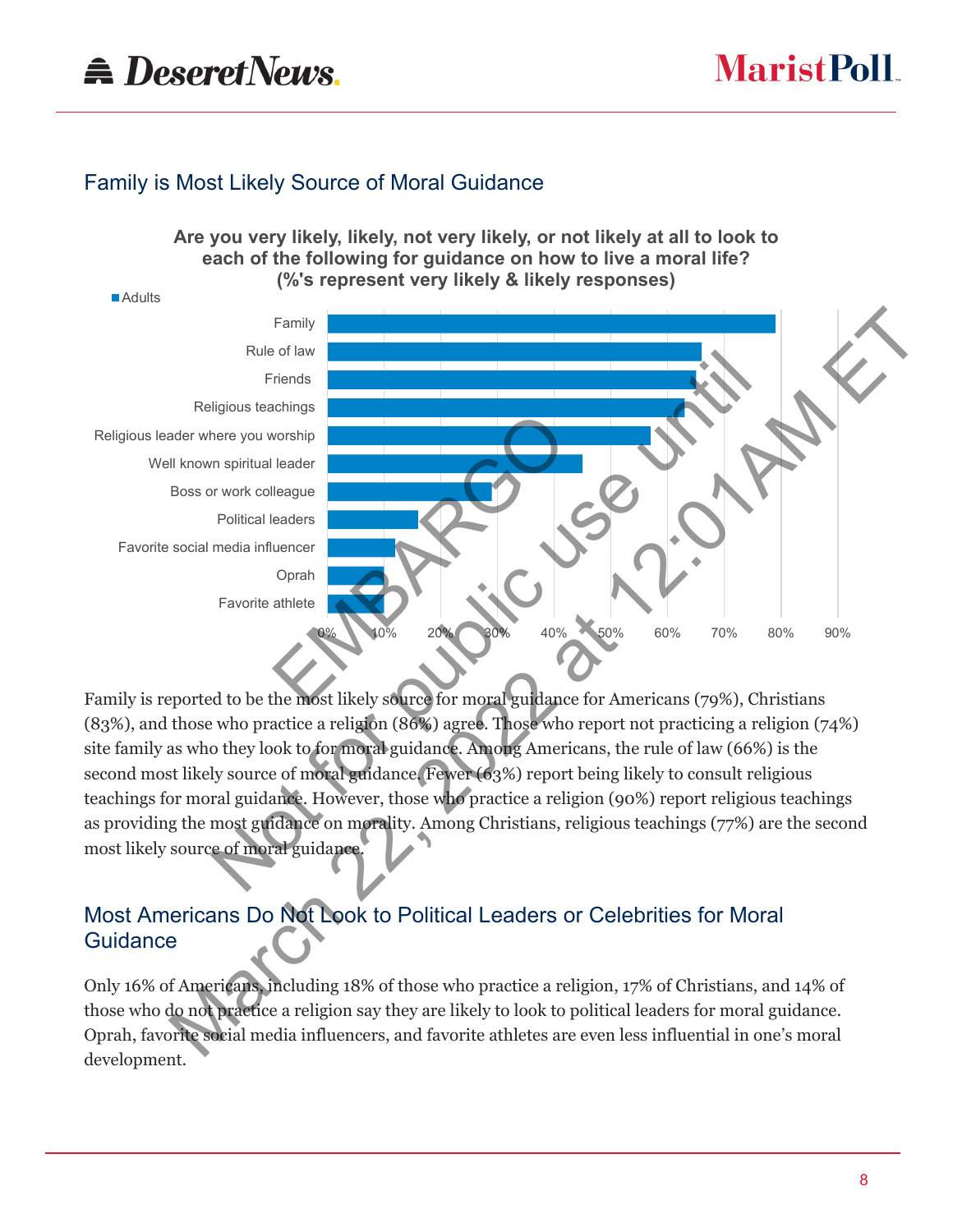#### <span id="page-9-0"></span>**Politics and Faith**

<span id="page-9-1"></span>Six in Ten Americans Say Future of the Country in the People's Control Rather Than God's Hands



60% of Americans believe the future of the country is mostly in the American people's control and not in God's hands (35%). However, nearly six in ten of those who practice a religion (57%) believe the future of the country is mostly in God's hands. Among Christians, 44% believe God will determine the future, and 52% believe the American people have control.

Catholics (27%) are significantly less likely than Protestants (52%) and Christians, overall, (44%) to believe God will determine the future of the country. Those who believe in a higher power but not God (86%) largely believe the nation's future is in the American people's hands.

Politically, Republicans (49%) are significantly more likely than Democrats (27%) or Independents (30%) to believe the fate of the nation lies in God's hands.

Older individuals are more likely than younger Americans to believe the future of the nation rests in God's hands rather than in the American people's control. 44% of those 60 or older believe this, followed by 39% of those 45-60, 30% of those 30-44, and 23% of those 18-29 who believe the same.

#### <span id="page-9-2"></span>Over Half of Americans Say Religion Has No Role in Their Political Identification, Christians Split

54% of Americans report their religion plays no role in their political identification, 23% say it plays a minor role, and 23% say it plays a major role.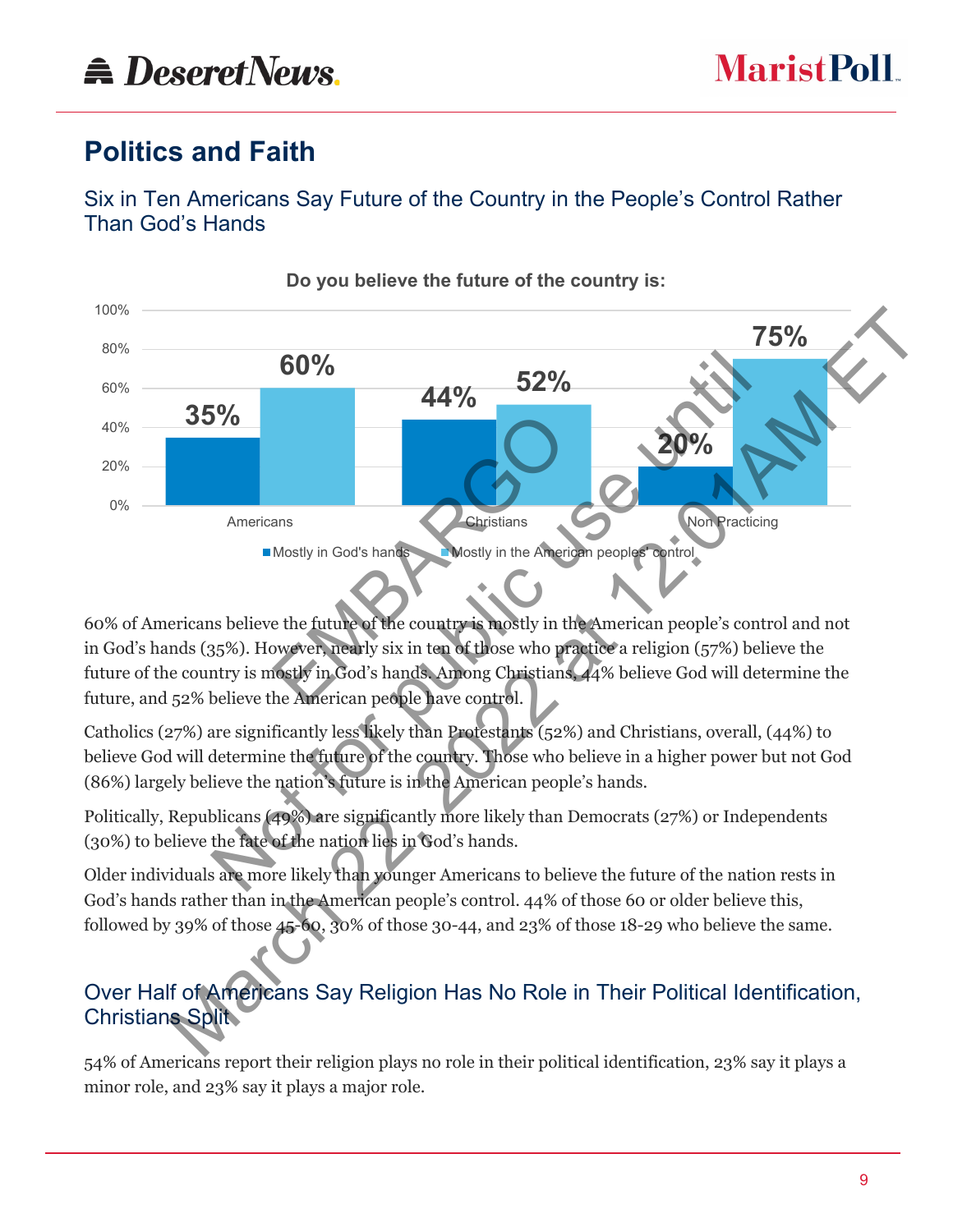However, 54% of Christians say their religion does play a major role (29%) or a minor role (25%) in their political identity. 45% of Christians say religion plays no role at all.

#### <span id="page-10-0"></span>Majority Believe Constitution & 1st Amendment Inspired by God. 2nd Amendment Not So Much



55% of Americans overall believe the U.S. Constitution was inspired by God. That proportion increases to 65% among Christians and 70% among those who practice a religion overall. Even 45% of those who do not practice a religion believe the Constitution was inspired by God.

A strong partisan divide exists on this issue of divine inspiration of the Constitution and key amendments. Looking at the Constitution as a whole, Republicans (81%) overwhelmingly believe it was inspired by God while 55% of Independents and only 36% of Democrats agree.

Americans 60 or older (62%) are the age group most likely to perceive divine inspiration as playing a role in the Constitution. Those 45-59 (59%), 30 to 44 (51%), and 18-29 (48%) follow.

62% of Americans believe that the First Amendment was inspired by God. 73% of Christians and 51% of those who do not practice a religion agree.

Americans are less convinced that divine inspiration played a role in the Second Amendment. Only 37% of adults believe God was behind the right to bear arms. 53% of Christians and 73% of non-practicing individuals believe God **did not** inspire the Second Amendment.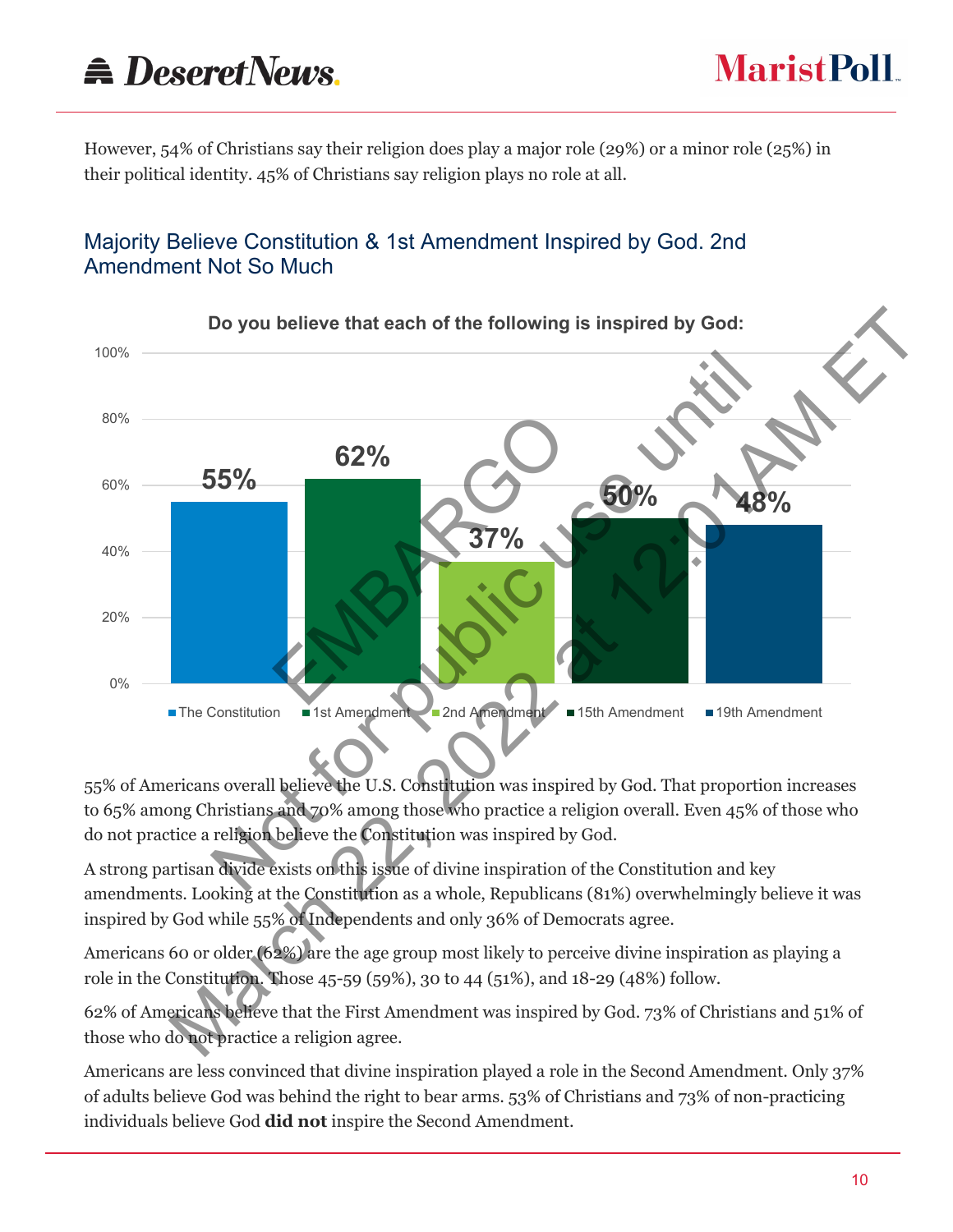#### <span id="page-11-0"></span>Americans Divide Over Whether Religion Should Influence One's Politics

52% of Americans think that someone's religious beliefs and values should not influence their politics, while 45% think it **should**.

Religious participation does have an impact on this issue. 66% of those who practice a religion and 56% of Christians believe someone's religious beliefs and values **should** influence their politics. 66% of those who do not practice a religion think one's faith **should not** impact their politics.

Republicans (70%) are significantly more likely than Democrats (28%) and Independents (45%) to believe someone's politics should be influenced by their religion.

#### <span id="page-11-1"></span>Despite Political Differences, Majority Believe Americans Have a Shared Sense of Right and Wrong

66% of Americans believe, despite political differences, most Americans have a shared sense of what is right and wrong. Religious affiliation as little impact on this sentiment. Christians (66%), those who do not practice a religion (65%), and those who consider themselves to be spiritual (67%) agree. ferences, Majority Believe Ameri<br>
e, despite political differences, most Ameri<br>
15%), and those who consider themselves to<br>
25%), and those who consider themselves to<br>
26 exists on this issue, with 67% of Democr<br>
that poli

Bipartisan consensus also exists on this issue, with 67% of Democrats, 66% of Independents, and 66% of Republicans agreeing that political differences do not create different sets of moral values to live by.

A majority of Americans do not believe that a person's belief in God (or lack thereof) results in widespread disagreement between believers and nonbelievers on most issues. 61% of adults, 58% of Christians, and 64% of those who do not practice a religion share this view.

May are significantly more likely than Democrats (28%) and Independents (<br>
Simplifics should be influenced by their religion.<br>
Cal Differences, Majority Believe Americans Have a Share<br>
Wrong<br>
Is believe, despite political is believe someones religious believes and values should individuance their politics.<br>
Solvey someones religion think one's faith should and timpact their politics.<br>
Solvey are significantly more likely than Democrats (28%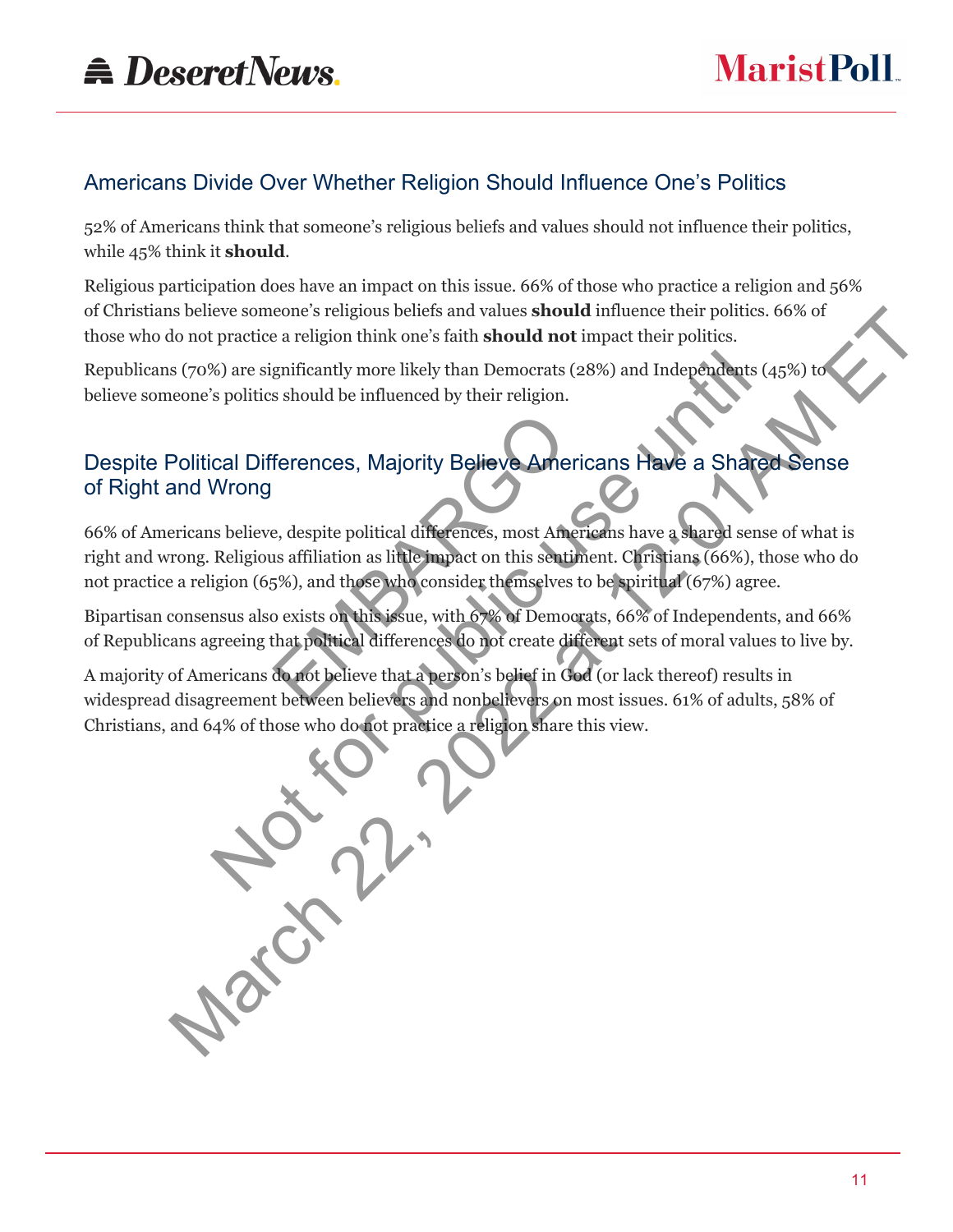## **MaristPoll**

#### <span id="page-12-0"></span>President Biden Favorability Underwater, Viewed as More Religious than Trump



41% of Americans have a favorable impression of President Biden, while 54% have an **unfavorable** impression. Biden's unfavorable number increases to 58% among Christians, and up to 62% among those who practice a religion in general.

Biden's favorability rating does however increase with age. 34% of those 18-29 have a **favorable** impression of Biden compared with 49% among those 60 or older.

49% of adults consider Joe Biden to be more religious than Donald Trump (32%). While a plurality of Christians (44%) agree, a slim plurality of those who practice a religion, overall, believe Trump (43%) to be more religious than Biden (39%). A notable one in ten Americans view neither as religious.